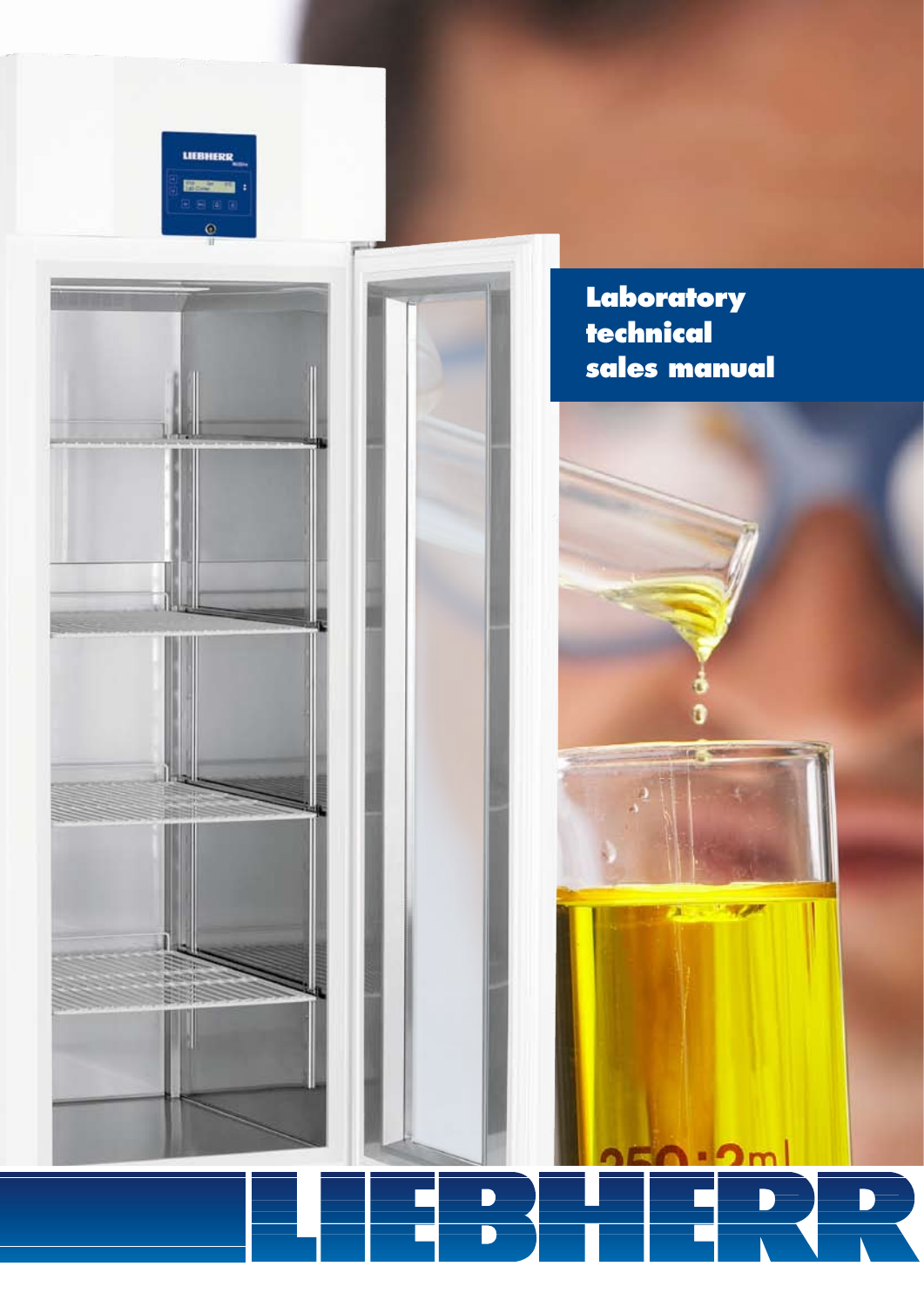# **LKPv and LGPv laboratory appliances with Profi-Controller**

#### Alarm, memory and safety functions

Temperature, door-open and power failure alarms Internal system alarms Internal memory functions Special safety functions

#### Temperature and alarm documentation

External temperature and alarm monitoring connections External alarm contact connection Product temperature monitoring connection

#### Safety feature table



# **LK(U)v, LCv, LK(U)exv and LG(U)ex laboratory appliances with Comfort-Controller**

#### Alarm, memory and safety functions

Temperature, door-open and power failure alarms Internal system alarm Internal memory functions Special safety function

#### Temperature and alarm documentation

External temperature and alarm monitoring connection External alarm contact connection Product temperature monitoring connection

Safety feature table

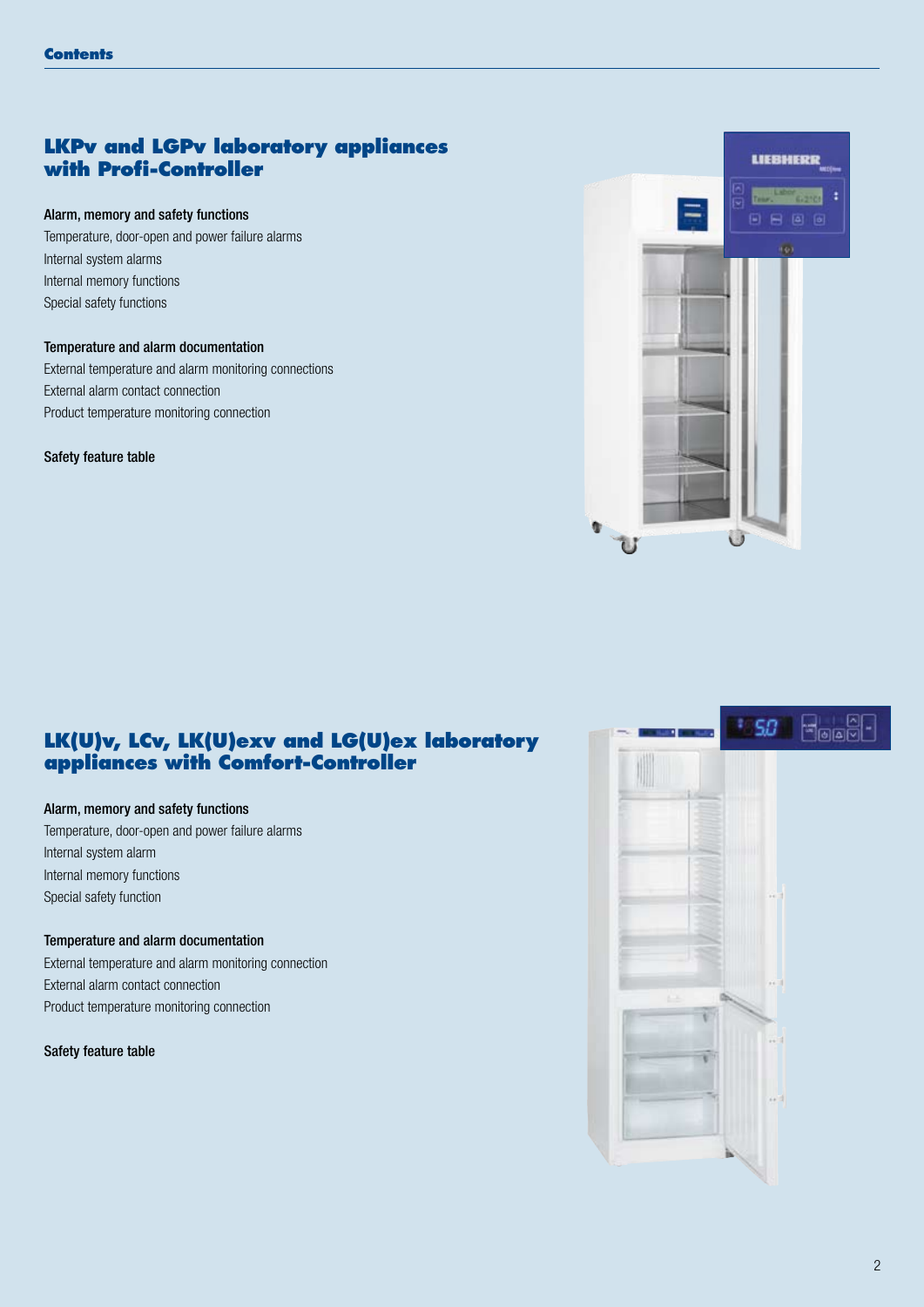# **Alarm, memory and safety functions**

Liebherr Mediline refrigerators and freezers with Profi-Controller help to protect your inventory. These cabinets offer a variety of alarm, memory and safety features designed to greatly reduce the risk of loss of contents.

## **Temperature, door-open and power failure alarms**

#### High and low temperature alarms

All LKPv and LGPv modells have integrated high and low internal air temperature alarms with both audio and visual signals. The factory settings for the alarm limits are  $+3/2$  K in relation to the set temperature. If the set temperature is altered to meet a specific storage temperature requirement then the alarm settings move in parallel and do not need to be adjusted separately. There is a 30 minute delay to avoid unwanted alarms due to e.g. door opening.

#### Door-open alarm

All LKPv and LGPv modells register when doors are left open or ajar and have an integrated audio and visual door-open alarm. This alarm has a 1 minute delay which can be adjusted.

#### Power failure alarm

All LKPv and LGPv modells have a battery back-up which operates an audio and visual alarm immediately upon power failure. Both the integrated temperature data logger and the optional external temperature monitoring via the RS 485 interface continue to function during power failure for up to 72 hrs.

## **Internal system alarms**

The following alarms are related to internal self-checks of the refrigeration system and the electronic controller probes. While these might not be immediately relevant to the everyday operation of the cabinets they do provide added security by warning probably before the air temperature probe registers an alarm condition. They also provide a service engineer with valuable information thus allowing quicker intervention.

#### High condenser temperature alarm

This integrated audio and visual alarm warns of excessive condenser temperatures possibly caused by e.g. high ambient temperatures or blocked air-flow to or from the refrigeration system.

#### Low evaporator temperature alarm

This integrated audio and visual alarm warns of low evaporator temperatures possibly caused by e.g. defective air-circulation fan or blocked internal air-flow. This alarm will possibly warn much sooner than the high or low temperature alarm.

#### Probe failure alarm

As a self-control system, defective probes are registered and the controller cause an audio and visual alarm signal. In case of an air-probe error the controller has pre-defined operating modes to maintain the internal temperature at  $+5^{\circ}$ C.







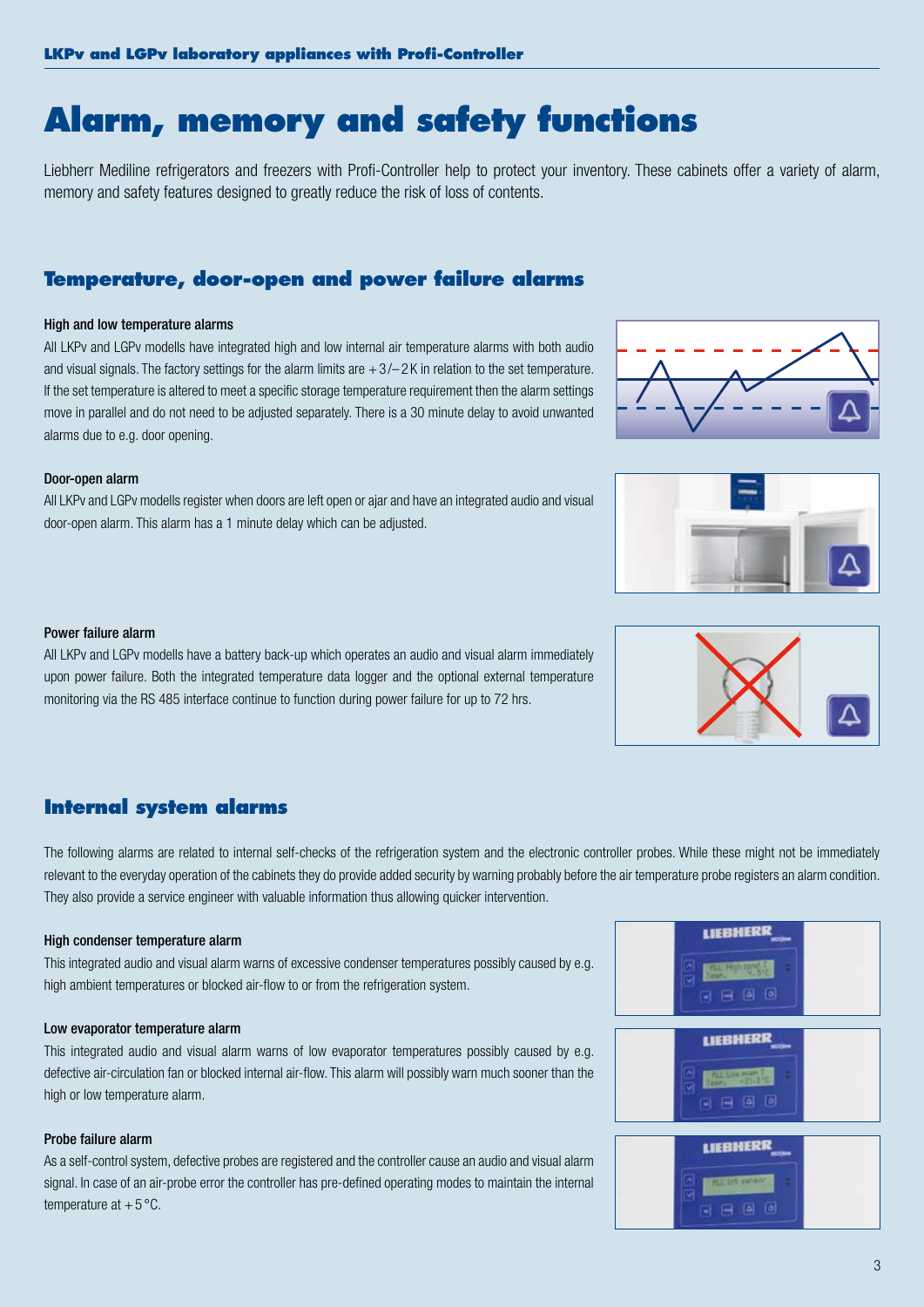# **Internal memory functions**

#### Internal alarm memory

This function stores to memory details of the last 30 alarms: time and date of the start and the end of the alarm condition, the type of the alarm condition and the maximum and minimum internal air temperatures measured during this alarm condition period are registered.

#### Internal temperature memory

This function stores to the memory the internal temperature profile at 4-minute intervals. 2800 temperature logs are stored to memory, which corresponds to approximately a 7-day logging period.

# **Special safety functions**

#### Solid-state relay for maximum reliability

The LKPv and LGPv models all have a solid-state relay guaranteed to > 1 billion compressor start cycles. As well as allowing very accurate temperature control this feature practically excludes the possibility of burnt relay contacts as a cause for extreme internal temperatures.

#### Double fan cooling

All LKPv and LGPv modells have a double internal fan arrangement so that in case of one defective fan the cooling system continues to function at reduced capacity. The highly reliable fans Liebherr uses are guaranteed to 80 000 hrs operating time.

**LIEBHERF LIEBHERR** ঢি  $\sqrt{a}$  $\sqrt{2}$ 



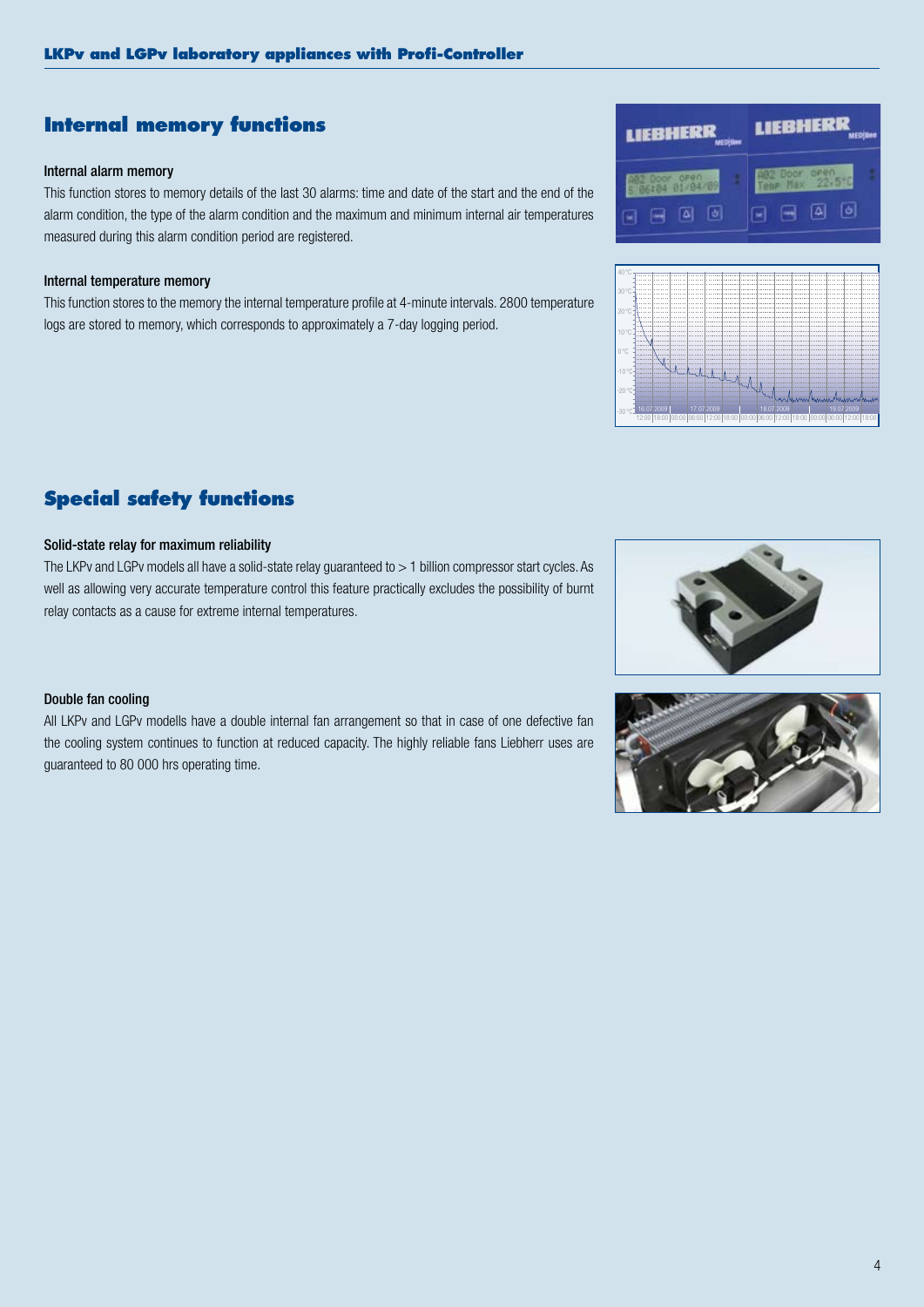# **Temperature and alarm documentation**

Liebherr Mediline refrigerators and freezers with Profi-Controller help to protect your inventory. These cabinets offer a variety of features and options designed both for external monitoring of the internal temperatures, the product temperatures and alarm conditions to greatly reduce the risk of loss of contents.

## **External temperature and alarm monitoring connections**

#### Infrared interface and optional infrared key

All LKPv and LGPv models have an integrated temperature data logger which stores up to 2800 air-probe temperature values recorded at 4 minute intervals  $= 7.7$  days. In order to use this data an infrared device ("key") is available as an optional extra. The data is transferred from the infrared interface on the cabinet to the "infrared key". This "key" is then connected by cable to a PC or laptop and the data is transferred onto the dedicated software on the PC. Only one set of data i.e. from one cabinet, can be transferred at one time.

The optional kit includes all the necessary components: key, cable and software including manual. The software allows visualisation and analysis of the temperature data in various formats including a graph. The data can also be exported to Excel, Word and other standard formats for storage or further analysis.





#### Example visualisation of temperature data

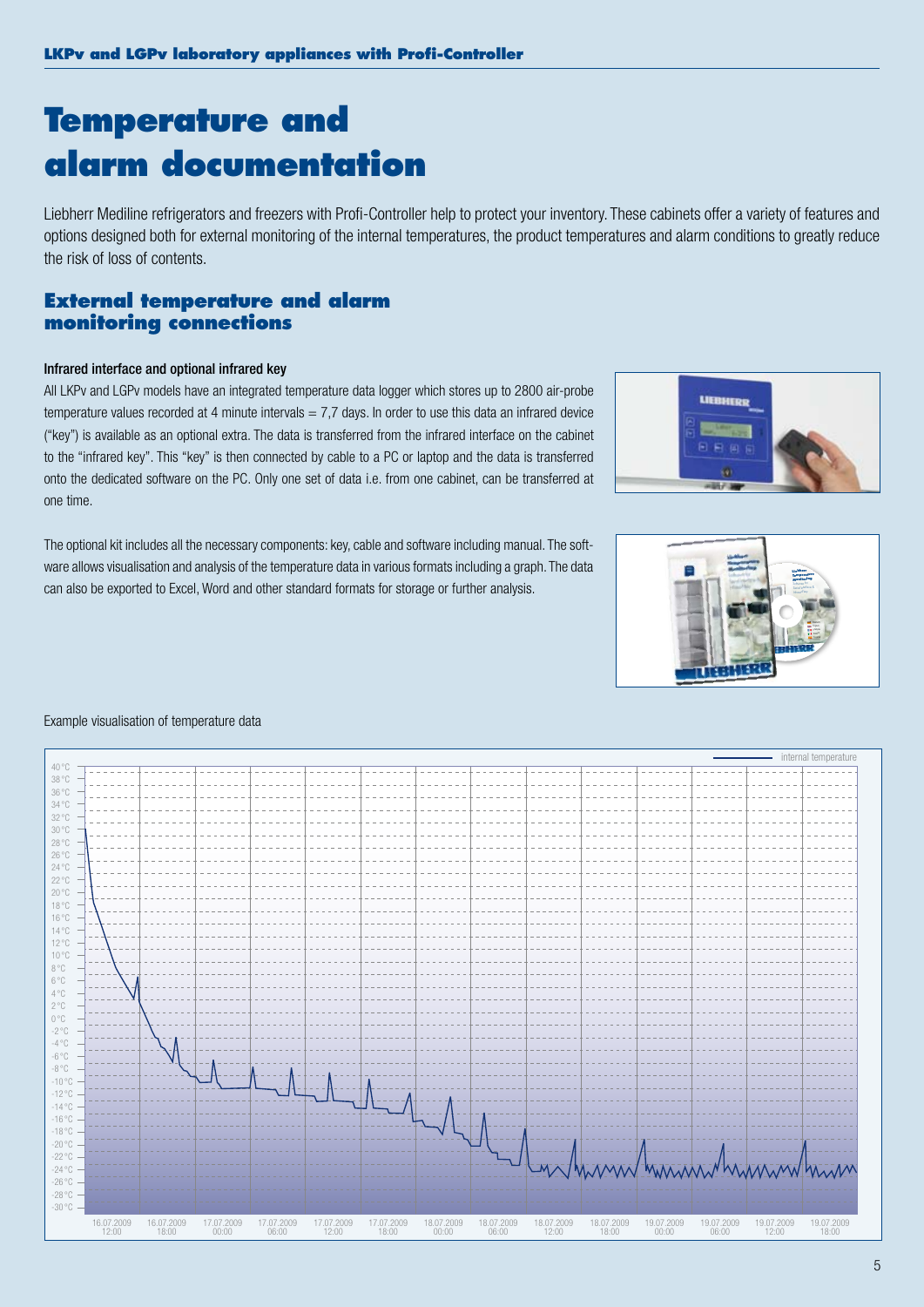#### RS 485 interface and optional signal converter

All LKPv and LGPv models have an RS 485 interface. If an RS 485 monitoring system is not already in place, a converter kit is available as an optional extra to convert the RS 485 signal to an RS 232 signal and allow connection to a PC or laptop.

The RS 485 bus connection is made using standard shielded data cables, e.g. type LiYCY 2 x 0,14 mm2 . The maximum possible length of the data lines depends on the quality of the components used. The maximum range is 500 m. A maximum of 20 appliances can be wired in series.

Dedicated software is provided in the accessory package allowing visualisation, analysis and export to other formats for storage. The software reads the air-probe temperature at 2 minute intervals and records alarm conditions. When an alarm condition is registered the software will warn on the PC on which the software is running. If this PC is not supervised (e.g. at night or over weekends) then the alarm signal might not be recognised.

Both laboratory appliances with Profi-Controller as well as laboratory appliances with Comfort-Controller can be networked using the same Liebherr accessory package "RS 485 interface converter including temperature monitoring software".

Example RS 485 network







appliance 1 appliance 2 appliance 20

BUS line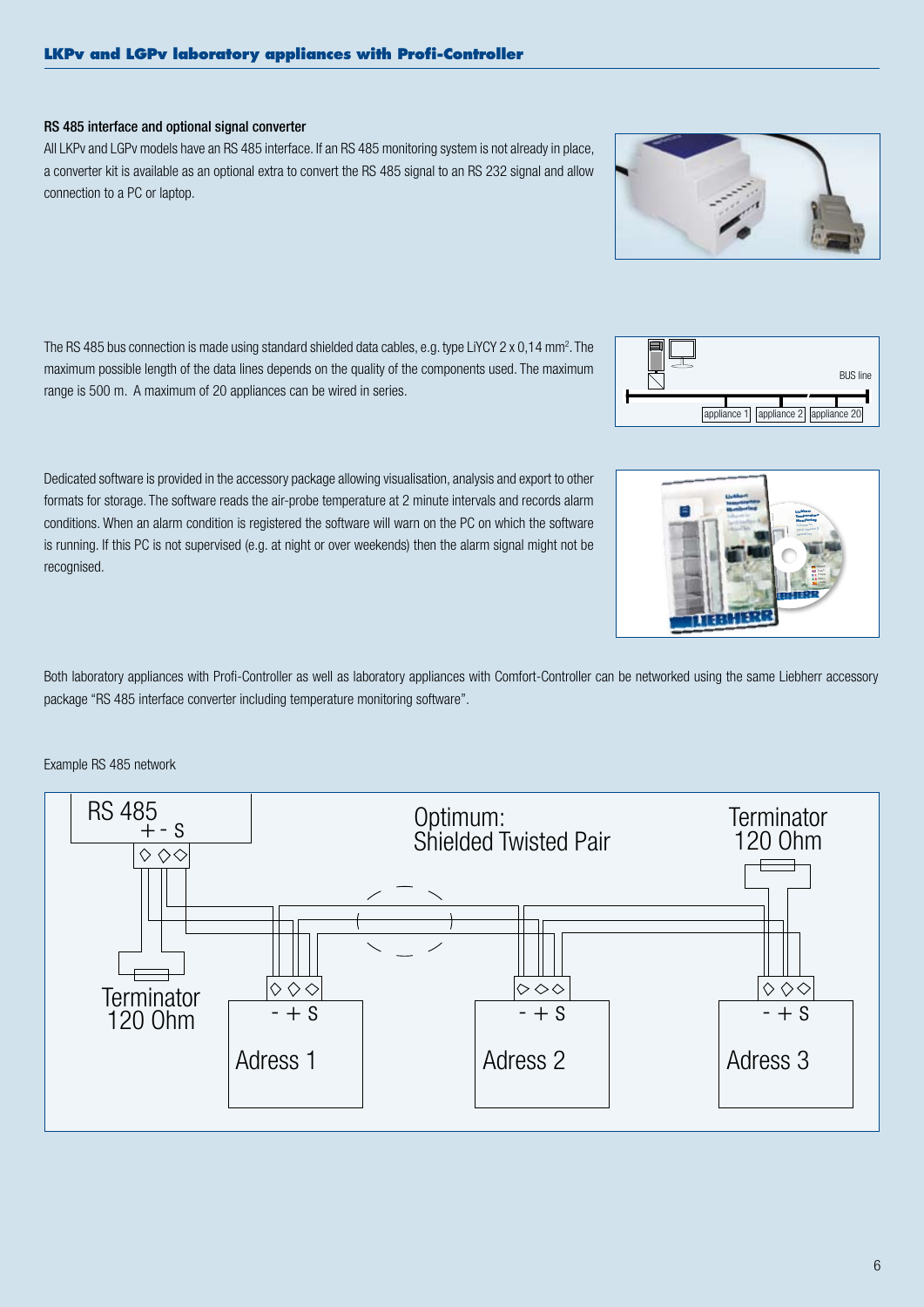# **External alarm contact connection**

#### Volt-free contact

All LKPv and LGPv models have an integrated volt-free contact. The relay contact can be wired into a warning system in the building which would advise e.g. security personnel or a janitor outside of working hours. Warning systems with audio or visual alarms are possible.

The following example shows a circuit with a visual alarm. Either normal operation or alarm condition or both can be indicated. Either AC or DC circuits are possible, max AC 230 V / 5 Amp.

Example visual alarm system using volt free alarm contact



Alternatively, if no internal warning system is in place and additional wiring inside the building is problematical, the volt-free contact can be used in conjunction with e.g. a GSM alarm dialler. There are many different versions of GSM alarm dialers available on the market which either call a telephone number and/or send a text message in case of an alarm. Depending on the specification of the alarm dialler, potentially many appliances can be connected to one dialler. Being GSM appliances, only a SIM card and a power supply are required.

The following example shows a circuit with a GSM dialler: A change in relay setting activates the alarm function of the dialler and thus initiates either a telephone call or an SMS to pre-defined numbers with a pre-recorded message. The dialler in the example has 6 addressed alarm inputs. This could be 6 individual appliances or 6 rooms, each with several appliances wired in series.

Example GSM dialler alarm system using volt free alarm contact



In spite of all efforts to produce appliances of unequalled reliability, Liebherr strongly recommends that the volt-free contact is wired into some kind of independent and external warning system. Please take a few moments to consider the value of the contents of the refrigerators and freezers under your supervision. The cost of such a warning system is often negligible in comparison to the value of the contents.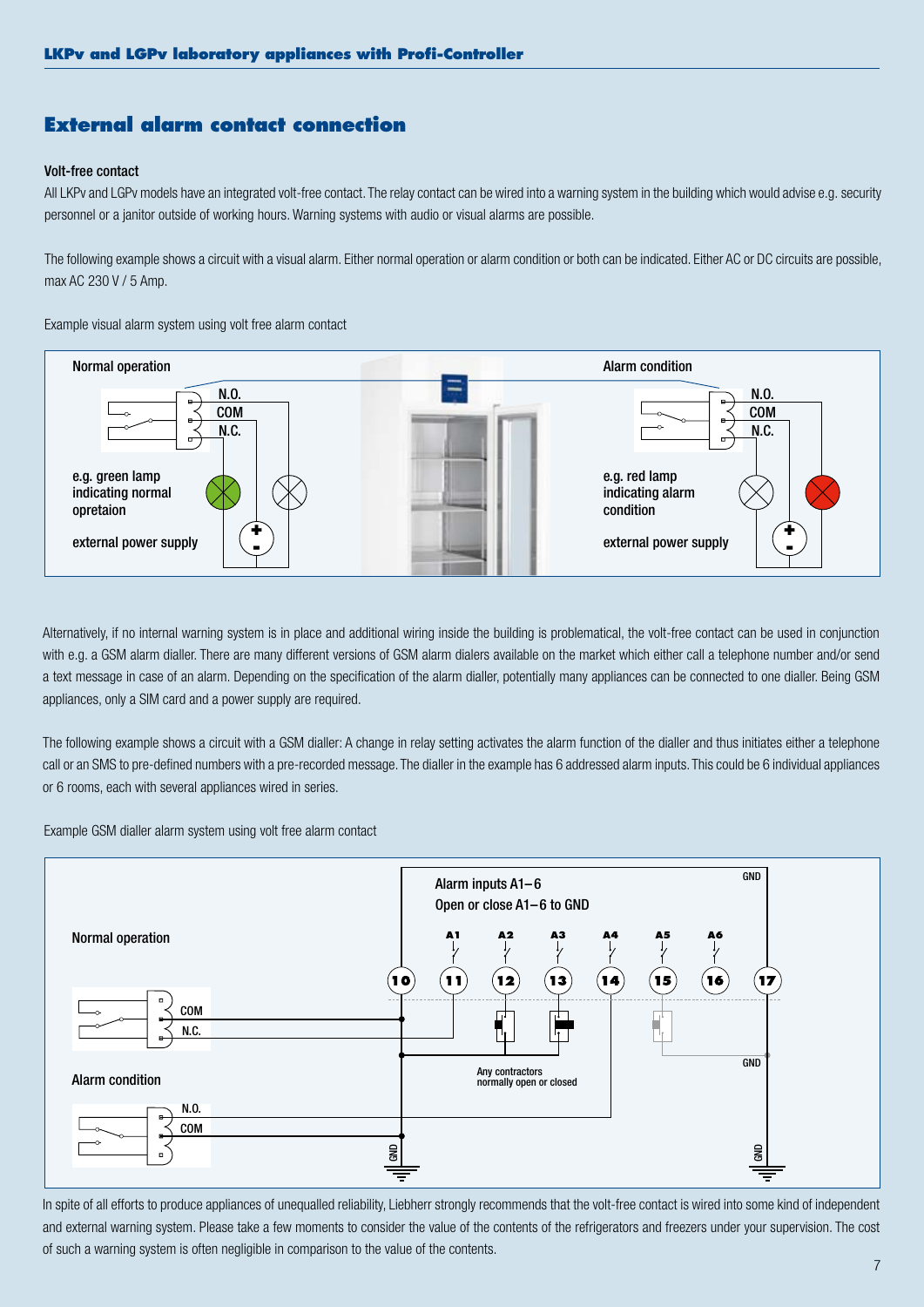8

# **Product temperature monitoring connection**

#### Interface for optional NTC product temperature probe

All LKPv and LGPv models have an integrated interface for connecting an optional available NTC product temperature probe to the Profi-controller. The controller can be set to display either the internal air temperature, as registered by the air probe or the temperature registered by the product probe or both. Also the temperature alarm limits as well as the temperature alarm delay for the product temperature probe can be adjusted by the user to suit individual requirements. In addition the product temperature can be monitored on an external documentation system via the RS 485 interface.

Whereas the air probe is in a fixed position, the product probe will be located by the user, e.g. in a phial or in a measurement package in order to simulate a product temperature.

Due to possible tolerances of the product temperature probe the temperature displayed can differ from the product probe temperature. Using the calibration function, the temperature displayed can be aligned with the product probe temperature at as many as three temperature points. The correction value for the compensation of the differences can be adjusted in 0,1 °C steps.





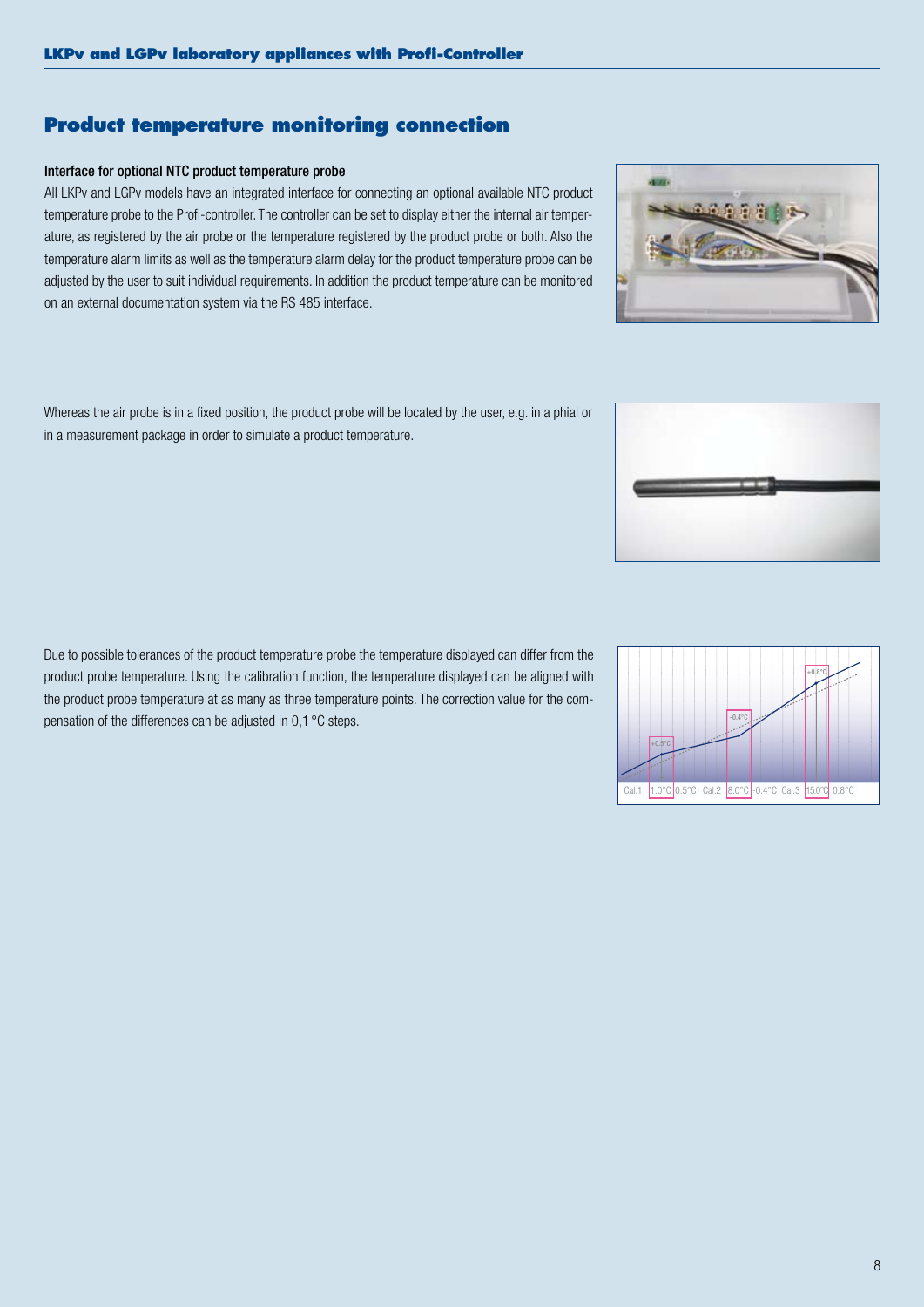# **Safety feature table**

| <b>Laboratory appliances with</b><br><b>Profi-Controller</b>            | <b>LKPv 6520</b> | <b>LKPv 6522</b> | <b>LKPv 1420</b> | <b>LKPv 1422</b> | <b>LGPv 6520</b> | <b>LGPv 1420</b> |  |
|-------------------------------------------------------------------------|------------------|------------------|------------------|------------------|------------------|------------------|--|
| Spark-free interior                                                     | <b>No</b>        | <b>No</b>        | <b>No</b>        | <b>No</b>        | <b>No</b>        | <b>No</b>        |  |
| High / Low temperature alarm, audio and visual                          | Yes              | Yes              | Yes              | Yes              | Yes              | Yes              |  |
| Door-open alarm, audio and visual                                       | Yes              | Yes              | Yes              | Yes              | Yes              | Yes              |  |
| Power failure alarm through battery backup for 72h,<br>audio and visual | Yes              | Yes              | Yes              | Yes              | Yes              | Yes              |  |
| Volt-free contact for external alarm signal                             | Yes              | Yes              | Yes              | Yes              | Yes              | Yes              |  |
| RS 485 data transfer interface                                          | Yes              | Yes              | Yes              | Yes              | Yes              | Yes              |  |
| Infrared data transfer interface                                        | Yes              | Yes              | Yes              | Yes              | Yes              | Yes              |  |
| Infrared data transfer key with data monitoring soft-<br>ware           | Accessory        | Accessory        | Accessory        | Accessory        | Accessory        | Accessory        |  |
| RS 485 / RS 232 converter with data<br>monitoring software              | Accessory        | Accessory        | Accessory        | Accessory        | Accessory        | Accessory        |  |
| NTC product temperature probe                                           | Accessory        | Accessory        | Accessory        | Accessory        | Accessory        | Accessory        |  |
| Internal alarm memory                                                   | Yes              | Yes              | Yes              | Yes              | Yes              | Yes              |  |
| Min. / Max. temperature memory                                          | Yes              | Yes              | Yes              | Yes              | Yes              | Yes              |  |
| Access port for e.g. PT 100 probe                                       | Yes              | Yes              | Yes              | Yes              | Yes              | Yes              |  |
| Probe failure alarm                                                     | Yes              | <b>Yes</b>       | <b>Yes</b>       | Yes              | Yes              | <b>Yes</b>       |  |
| Condenser and evaporator temperature alarms                             | Yes              | Yes              | Yes              | Yes              | Yes              | Yes              |  |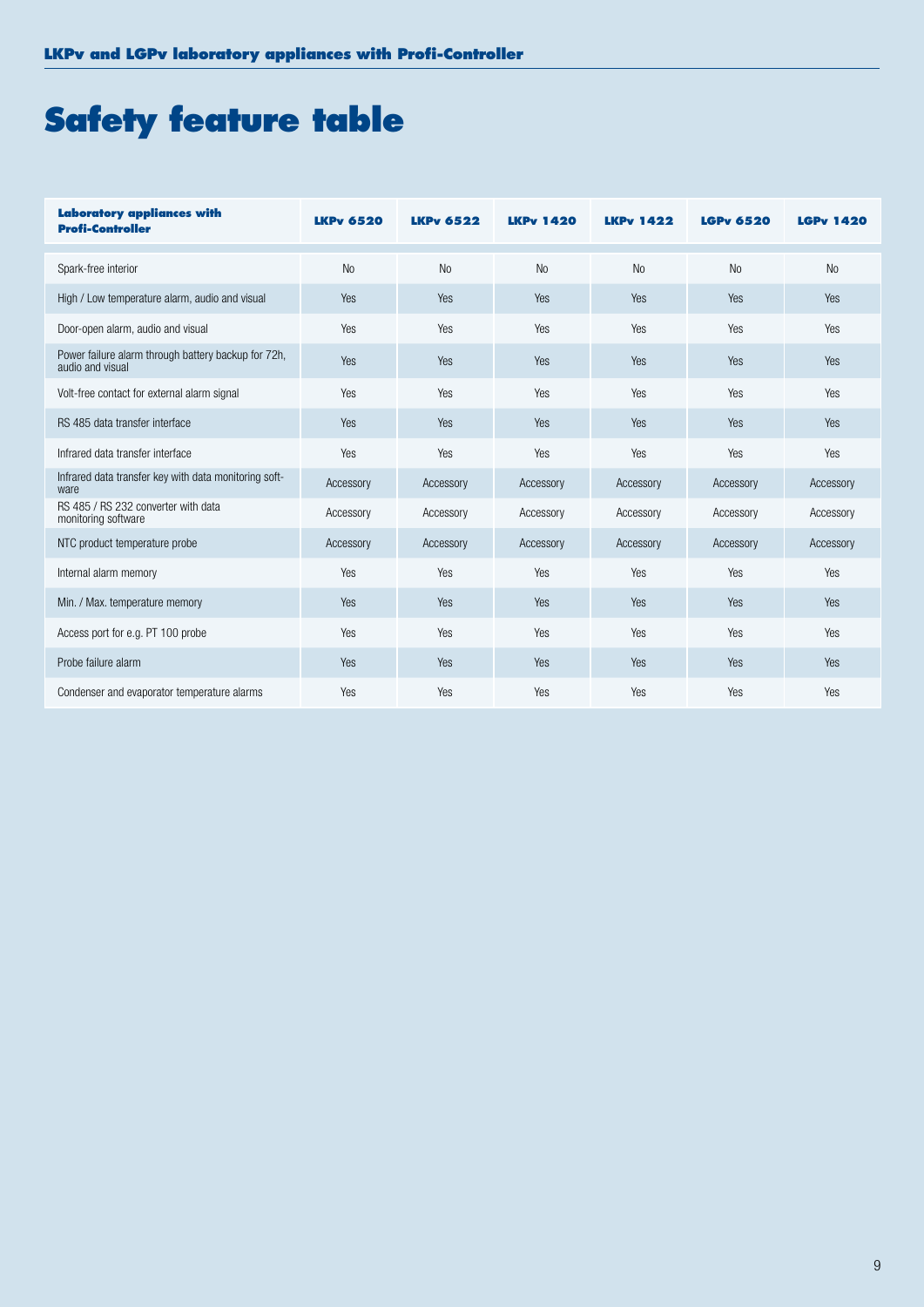# **Alarm, memory and safety functions**

Liebherr Mediline refrigerators and freezers with Comfort-Controller help to protect your inventory. These cabinets offer a variety of alarm, memory and safety features designed to greatly reduce the risk of loss of contents .

# **Temperature, door-open and power failure alarms**

### High and low temperature alarms

All LK(U)v, LCv, LK(U)exv and LG(U)ex models have integrated high and low internal air temperature alarms with both audio and visual signals. The factory settings for the alarm limits are  $+1/-1K$  in relation to the set temperature: If the set temperature is altered to meet a specific storage temperature requirement then the alarm settings move in parallel and do not need to be adjusted separately. There is a 60 minute delay to avoid unwanted alarms due to e.g. door opening. The alarm parameters can however be adjusted by the user to suit individual requirements.

#### Door-open alarm

All LK(U)v, LCv, LK(U)exv and LG(U)ex models register when doors are left open or ajar and have an integrated audio and visual door-open alarm. This alarm has a 1 minute delay.

#### Power failure alarm

All LK(U)v, LCv, LK(U)exv and LG(U)ex models indicates a visual power failure alarm after the return of the power supply. The power failure alarm remains until it is manually reset.

# **Internal system alarm**

The following alarm is related to internal self-checks of the electronic controller probes. While this might not be immediately relevant to the every-day operation of the cabinets it does provide added security by warning probably before the air temperature probe registers an alarm condition.

#### Probe failure alarm

As a self-control system, defective probes are registered and the controller cause an audio and visual alarm signal. In case of an air-probe error the controller has pre-defined operating modes to maintain the internal temperature at  $+5^{\circ}$ C.







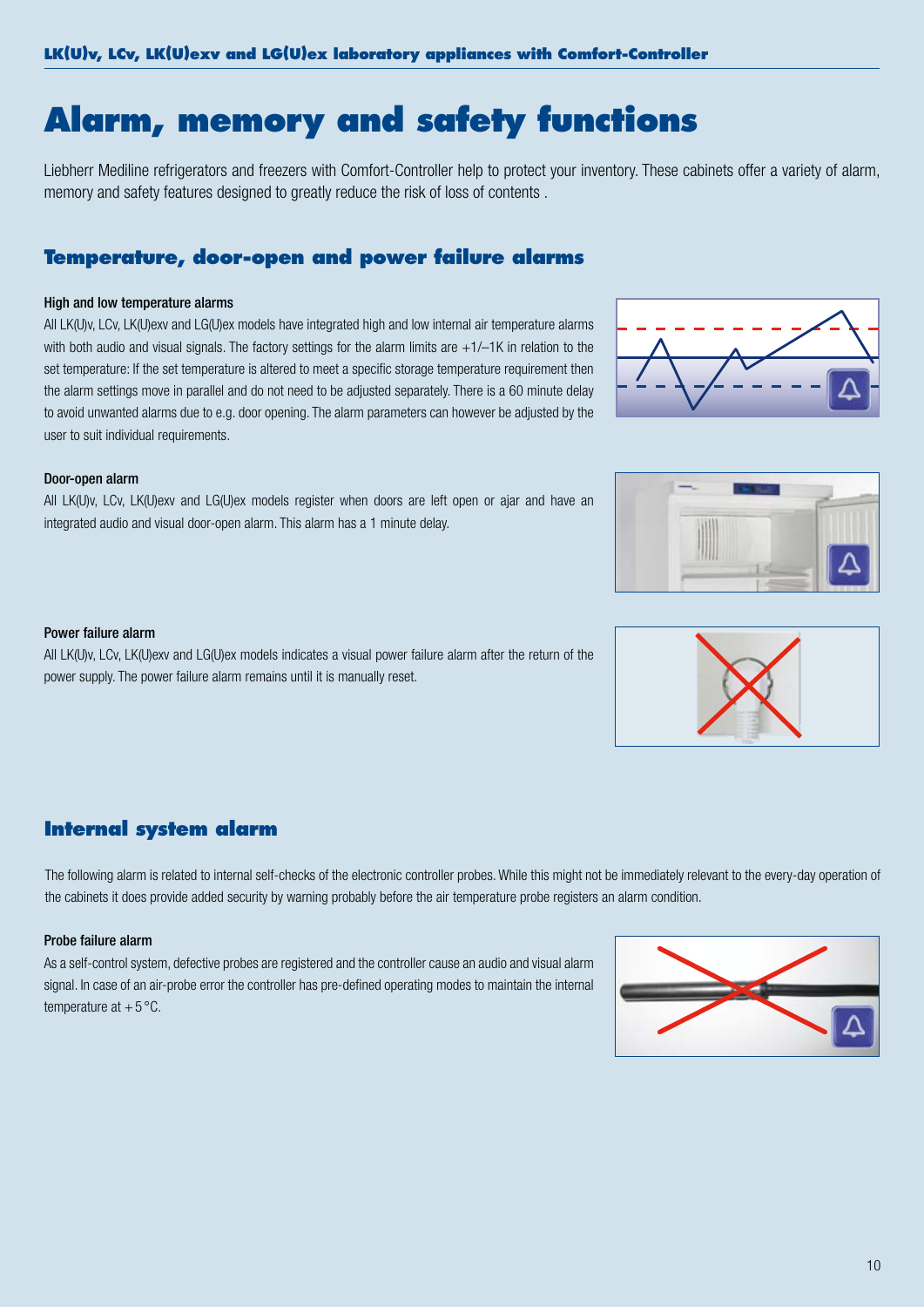# **Internal memory functions**

#### Internal alarm memory

This function stores to memory details of the last three temperature and power failure alarms. Time and date of the start and the duration of the alarm conditions are registered.



After reaching the set temperature for the first time, the Comfort controller begins continuously to store to memory the highest and lowest internal temperatures registered. These minimum and maximum temperatures can be read out from the memory. After reading the min/max memory, the values can either be reset or left in the memory. Normally the values would be noted by the user and the memory reset in order to define the next period to be registered. The controller also registers the time elapsed since the last reset up to a period of  $\sim$  40 days.

# **Special safety function**

Electro-mechanical +2 °C safety thermostat for laboratory refrigerators with Comfort-Controller In order to ensure maximum reliability, the Comfort-Controller has a heavy-duty compressor relay thus reducing the possibility of burned relay contacts. Should however a defect occur, an additional safety thermostat backs up the controller to prevent the product temperature from dropping below +2 °C.





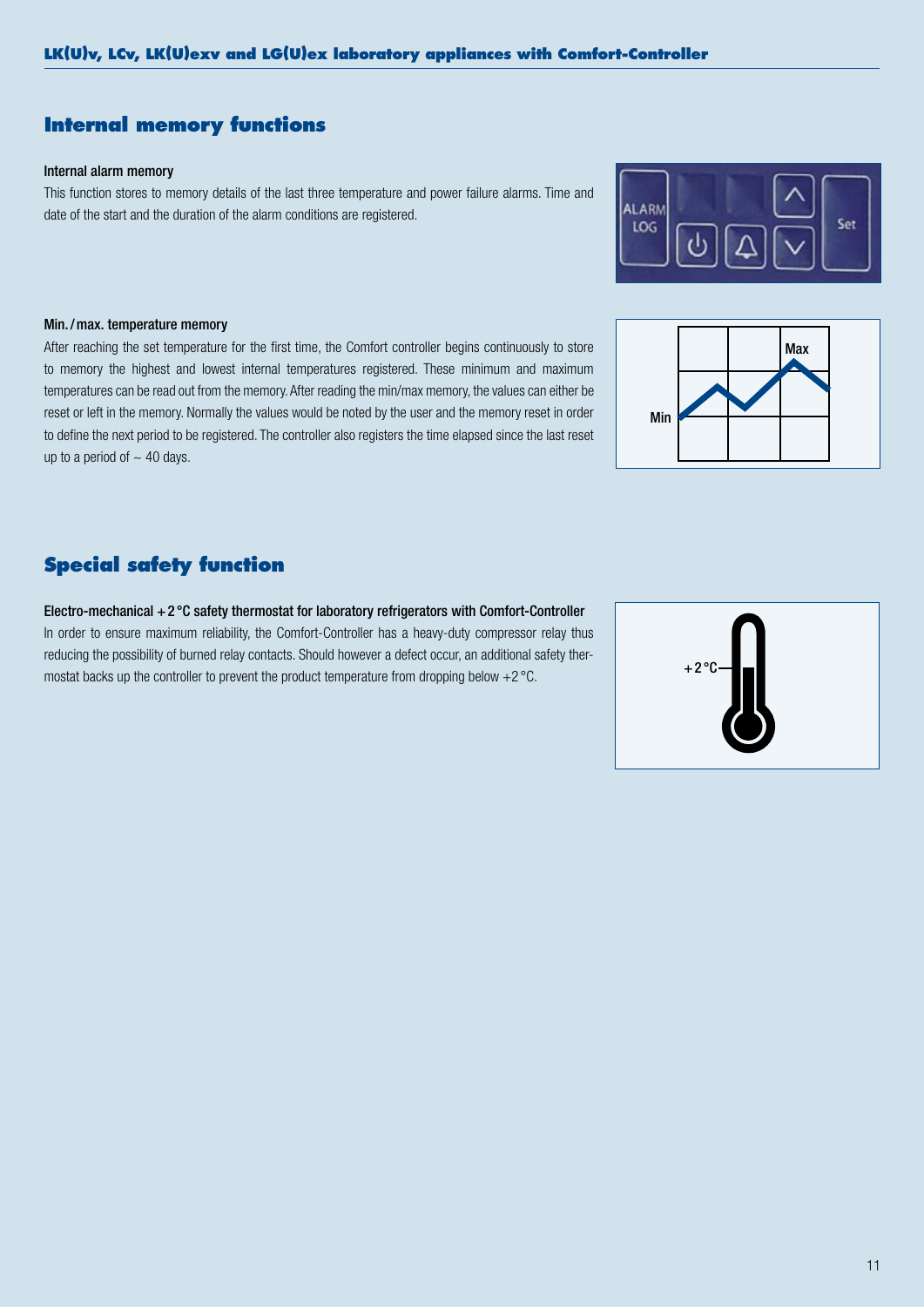# **Temperature and alarm documentation**

Liebherr Mediline refrigerators and freezers with Comfort-Controller help to protect your inventory. These cabinets offer a variety of features and options designed both for external monitoring of the internal temperatures, the product temperatures and alarm conditions to greatly reduce the risk of loss of contents.

# **External temperature and alarm monitoring connection**

#### RS 485 interface and optional signal converter

All LK(U)v, LCv, LK(U)exv and LG(U)ex models have an integrated RS 485 interface. If an RS 485 monitoring system is not already in place, a converter kit is available as an optional extra to convert the RS 485 signal to an RS 232 signal and allow connection to a PC or laptop.

The RS 485 bus connection is made using standard shielded data cables, e.g. type LiYCY 2 x 0,14 mm<sup>2</sup>. The maximum possible length of the data lines depends on the quality of the components used. The maximum range is 500m. A maximum of 20 appliances can be wired in series.

Dedicated software is provided in the accessory package allowing visualisation, analysis and export to other formats for storage. The software reads the air-probe temperature at 2 minute intervals and records alarm conditions. When an alarm condition is registered the software will warn on the PC on which the software is running: if this PC is not supervised (e.g. at night or over weekends) then the alarm signal might not be recognised.

Both laboratory appliances with Profi-Controller as well as laboratory appliances with Comfort-Controller can be networked using the same Liebherr accessory package "RS 485 interface converter including temperature monitoring software".







RS 485 Optimum: **Terminator** +- s Shielded Twisted Pair 120 Ohm  $\diamond \diamond \diamond$ Terminator  $\frac{|\diamond \diamond \diamond \diamond|}{120 \text{ Ohm}}$   $\frac{|\diamond \diamond \diamond \diamond|}{-+ \text{ s}}$   $\frac{|\diamond \diamond \diamond \diamond \diamond|}{-+ \text{ s}}$  $- + S$ Adress 1 Adress 2 Adress 3

Example RS 485 network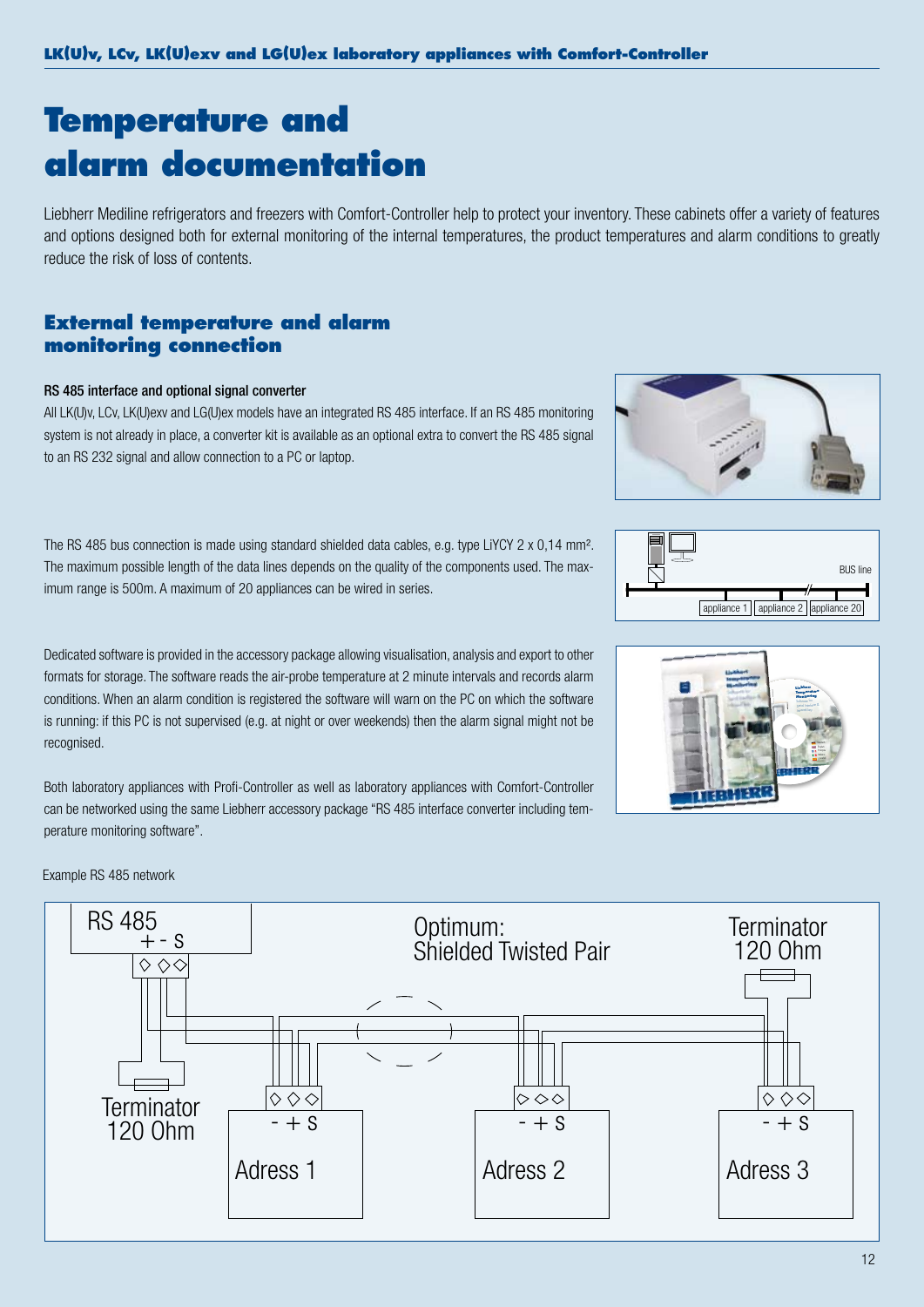## **External alarm contact connection**

#### Volt-free contact

All LK(U)v, LCv, LK(U)exv and LG(U)ex models have an integrated volt-free contact. The relay contact can be wired into a warning system in the building which would advise e.g. security personnel or a janitor outside of working hours. Warning systems with audio or visual alarms are possible.

The following example shows a circuit with a visual alarm. Either normal operation or alarm condition or both can be indicated. Either AC or DC circuits are possible, max AC 230 V / 5 Amp.

Example visual alarm system using volt free alarm contact



Alternatively, if no internal warning system is in place and additional wiring inside the building is problematical, the volt-free contact can be used in conjunction with e.g. a GSM alarm dialler. There are many different versions of GSM alarm dialers available on the market which either call a telephone number and/or send a text message in case of an alarm. Depending on the specification of GSM alarm dialers, potentially many appliances can be connected to one dialler. Being GSM appliances, only a SIM card and a power supply are required.

The following example shows a circuit with a GSM dialler: A change in relay setting activates the alarm function of the dialler and thus initiates either a telephone call or an SMS to pre-defined numbers with a pre-recorded message. The dialler in the example has 6 addressed alarm inputs. This could be 6 individual appliances or 6 rooms, each with several appliances wired in series.

Example GSM dialer alarm system using volt free alarm contact



In spite of all efforts to produce appliances of unequalled reliability, Liebherr strongly recommends that the volt-free contact is wired into some kind of independent and external warning system. Please take a few moments to consider the value of the contents of the refrigerators and freezers under your supervision. The cost of such a warning system is often negligible in comparison to the value of the contents.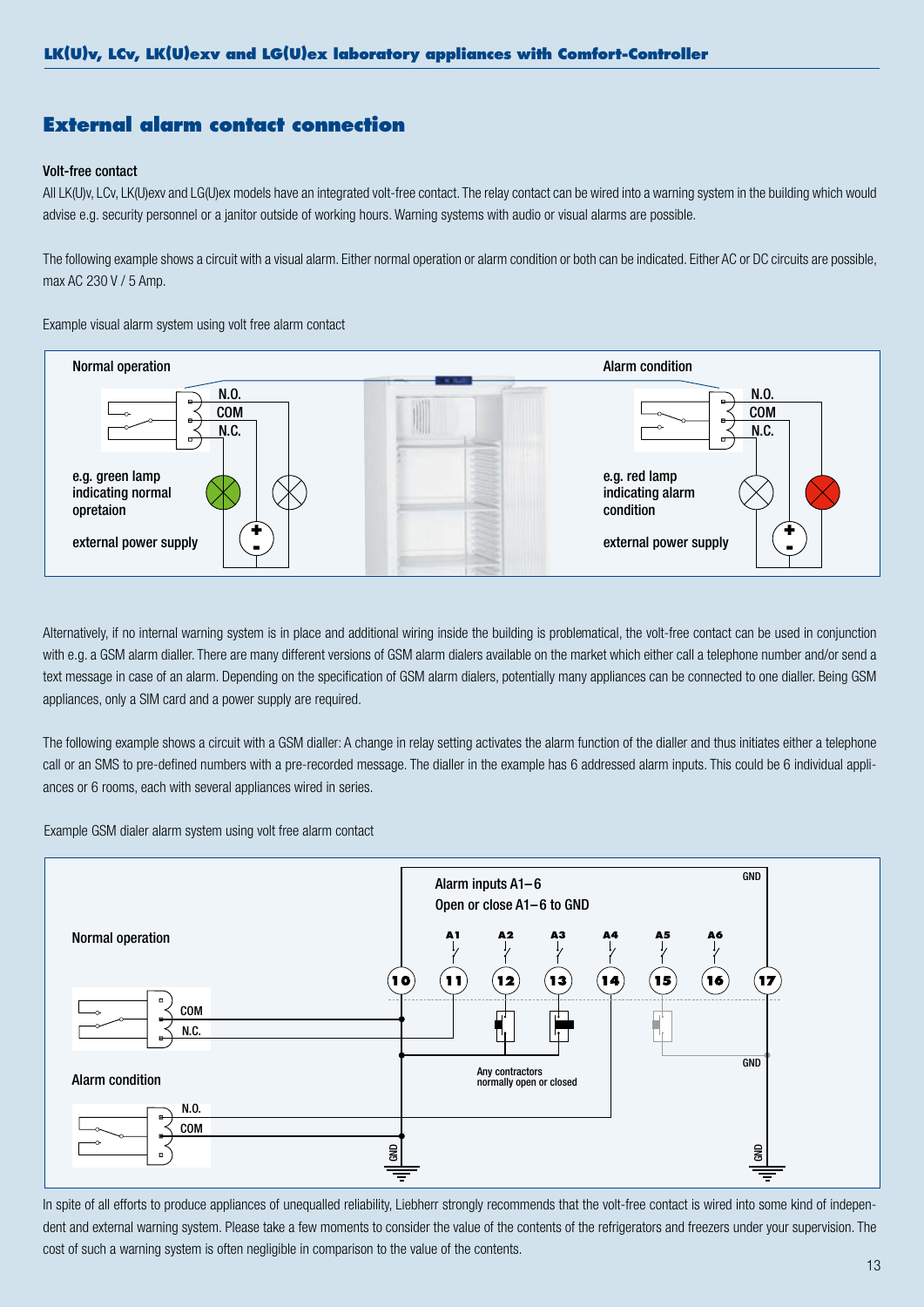14

# **Product temperature monitoring connection**

#### Interface for optional NTC product temperature probe

All LK(U)v, LCv, LK(U)exv and LG(U)ex models have an integrated interface for connecting an optional available NTC product temperature probe to the comfort controller. The controller can be set to display either the internal air temperature, as registered by the air probe, or the temperature registered by the product probe. Depending on this selection the temperature alarm limits are related either to the air probe or to the product probe. In addition the product temperature can be monitored on an external documentation system via the RS 485 interface.

Whereas the air probe is in a fixed position, the product probe will be located by the user, e.g. in a phial or in a measurement package in order to simulate a product temperature.

Due to possible tolerances of the product temperature probe the temperature displayed can differ from the product probe temperature. Using the calibration function, the temperature displayed can be aligned with the product probe temperature. The correction value for the compensation of the differences can be adjusted in 0,1 °C steps.